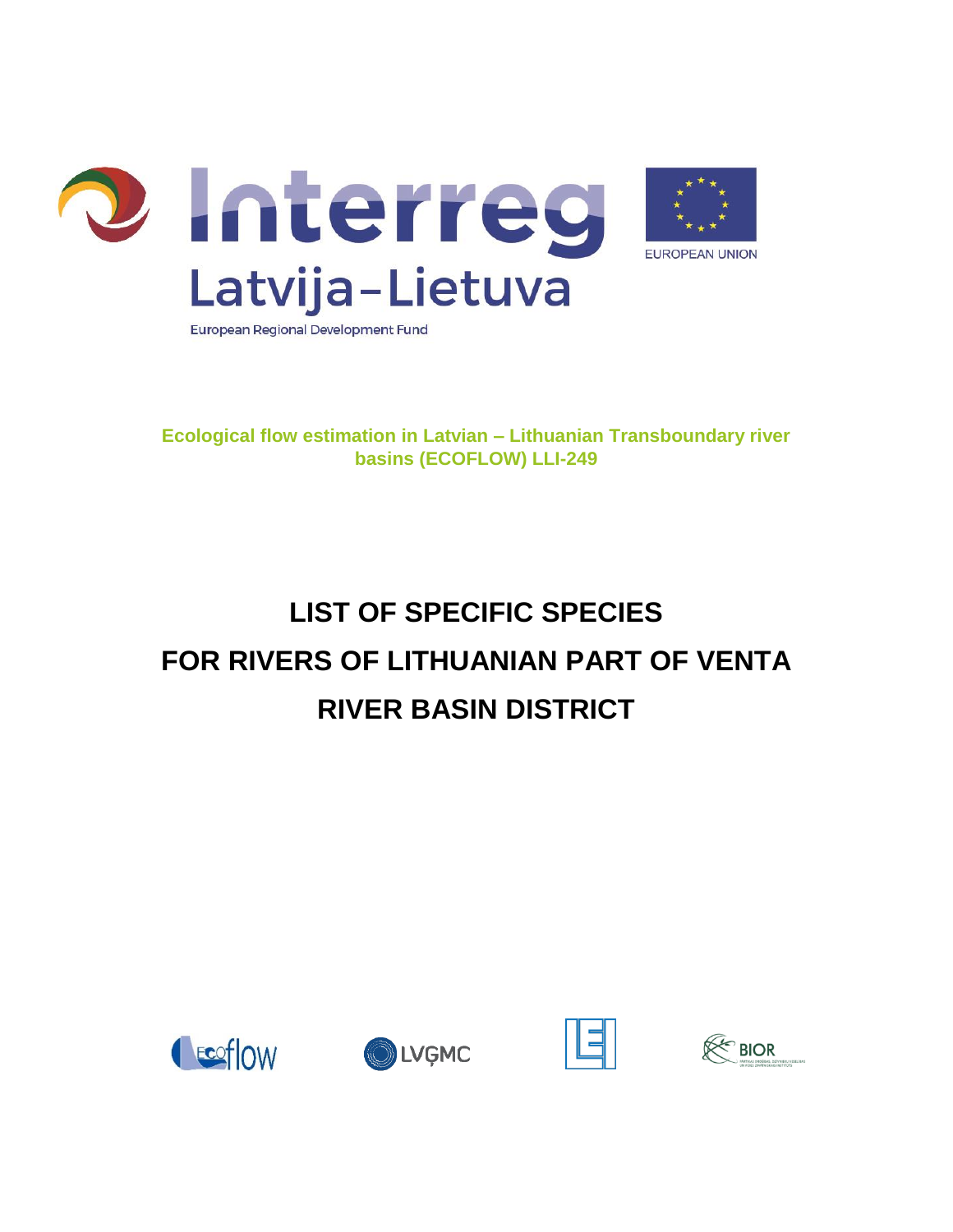## **List of specific fish species for Lithuanian part of Venta river basin district**

The main task of report is to design the list of specific fish species that should be typical in the rivers of Venta river basin at reference conditions. Typology of the rivers in Lithuania was based on analysis of characteristics of aquatic communities in the reference status sites. Five major river types were identified in the Venta river basin district (TAR, 2016). The main abiotic variables, driving aquatic communities in the rivers are catchment size and gradient slope (Table 1).

| <b>Variables</b> | <b>River types</b>       |       |          |       |            |  |  |  |
|------------------|--------------------------|-------|----------|-------|------------|--|--|--|
|                  |                          |       |          |       | h          |  |  |  |
| CS.              | 100 <sup>2</sup>         |       | 100-1000 | >1000 |            |  |  |  |
| SLO.             | $\overline{\phantom{0}}$ | < 0.7 | ≥0.7     | < 0.3 | $\geq 0.3$ |  |  |  |

*Table 1. Physiographic variables representing the river types (CS – catchment size, km²; SLO – gradient slope, m/km)*

Among biological elements, the greatest differences within different river types are in the structure and composition of fish assemblages. At reference status, small streams (Type 1) are predominated by salmonids (brown trout) and typical accompanying species (sculpin, minnow, etc.). Shallow and fast-flowing sections of larger rivers (Types 3 and 5) are inhabited by typical rheophilc fish species, the share of salmonids (salmon, brown trout, grayling) still being considerable. Presence of eurytopic fish species (bleak, roach, pike, etc.) are characteristic of deep and/or slow running sections of larger rivers (Types 2 and 4).

Unfortunately, at nowadays the reference status river sites are absent in the Venta river basin. There are only few river sites with good ecological status, too. Therefore, the list of fish species that should be theoretically present at reference status was based on data, collected in the reference sites of the neighboring Nemunas river basin. There are no differences in climatic or hydrological characteristics which could lead to very specific natural characteristics of the rivers in the Nemunas and Venta river basins. There are no substantial differences in the structure of fish communities between the rivers of the same type and the same ecological status, too (Ventos UBRVP, 2015). Only few minor differences are present, which were taken into account when developing the list of river type specific fish species. First of all, Nemunas river basin is the northern boundary of barbel (*Barbus barbus*) distribution area; therefore, this species was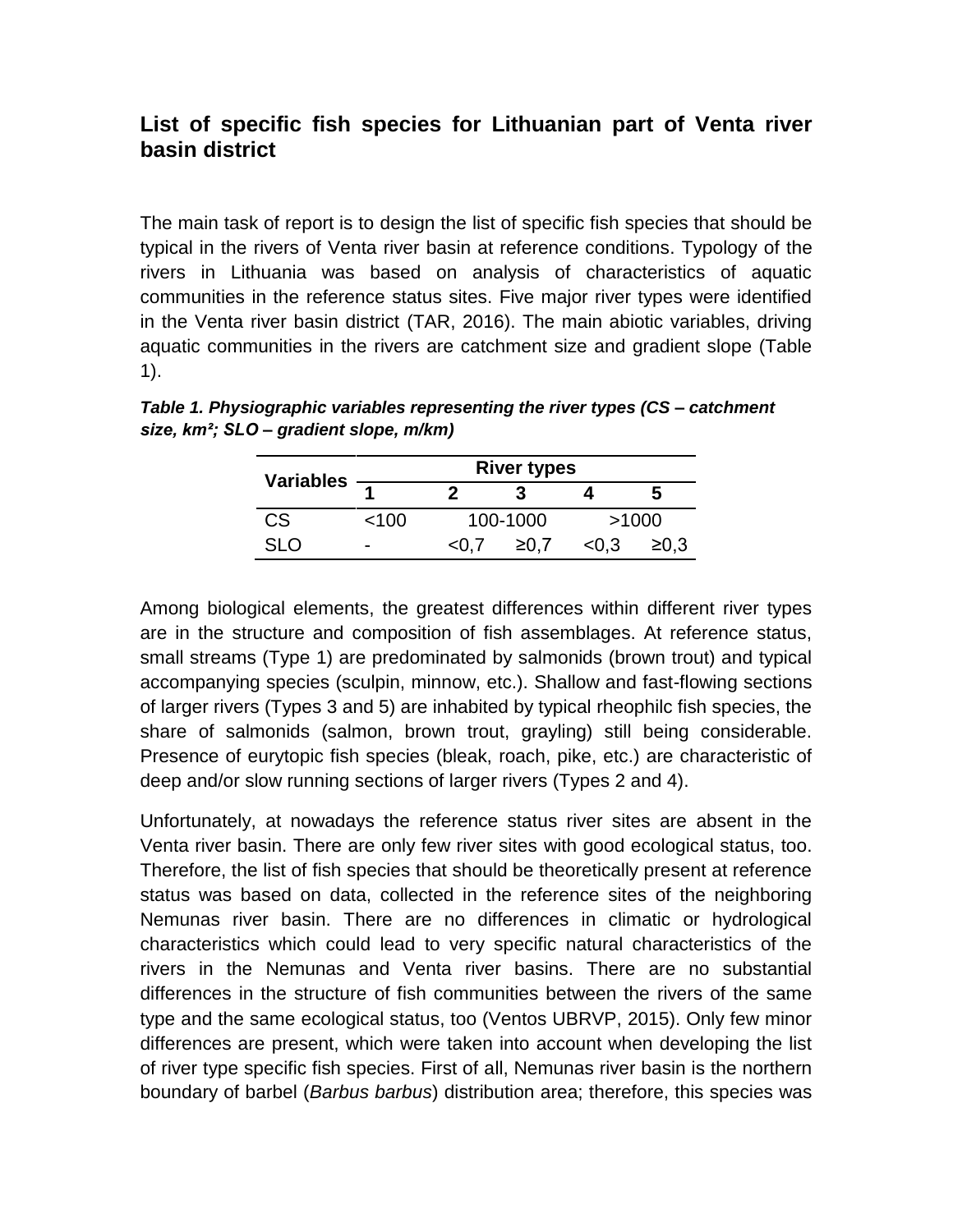excluded prior to developing the list. Another difference is presence of the Kuldiga waterfall in the lower reaches of the Venta River. Depending on the climatic conditions, this waterfall becomes the natural obstacle for migration of fish in the certain years or periods. This results are in year to year deviation of abundance (and also presence) of anadromous fish species. All the rest characteristics of fish communities do not differ between the rivers of Nemunas and Venta river basins.

The list of fish species that should be present in the Venta RBD rivers of different types at reference conditions is presented in the Table 2. Atypical and non-native fish species, which can occasionally occur (e.g. lake dwellers, common carp, etc.) are excluded.

## **References**

Order of the Minster of Environment of 4 August 2016 No. D1-534 as concern order of 23 May 2005 No. D1-256 on "Description of the types of surface water bodies and approved of etalon conditions of surface water bodies". TAR, 09-08- 2016, No. 21813 (Žin., 2005, No. 69-1481)

<https://www.e-tar.lt/portal/lt/legalAct/6f6760905df711e693cf945f20391699>

Venta river basin district management plan. 2015. <http://vanduo.gamta.lt/files/VENTOS%20UBR%20VP1444379722963.pdf>